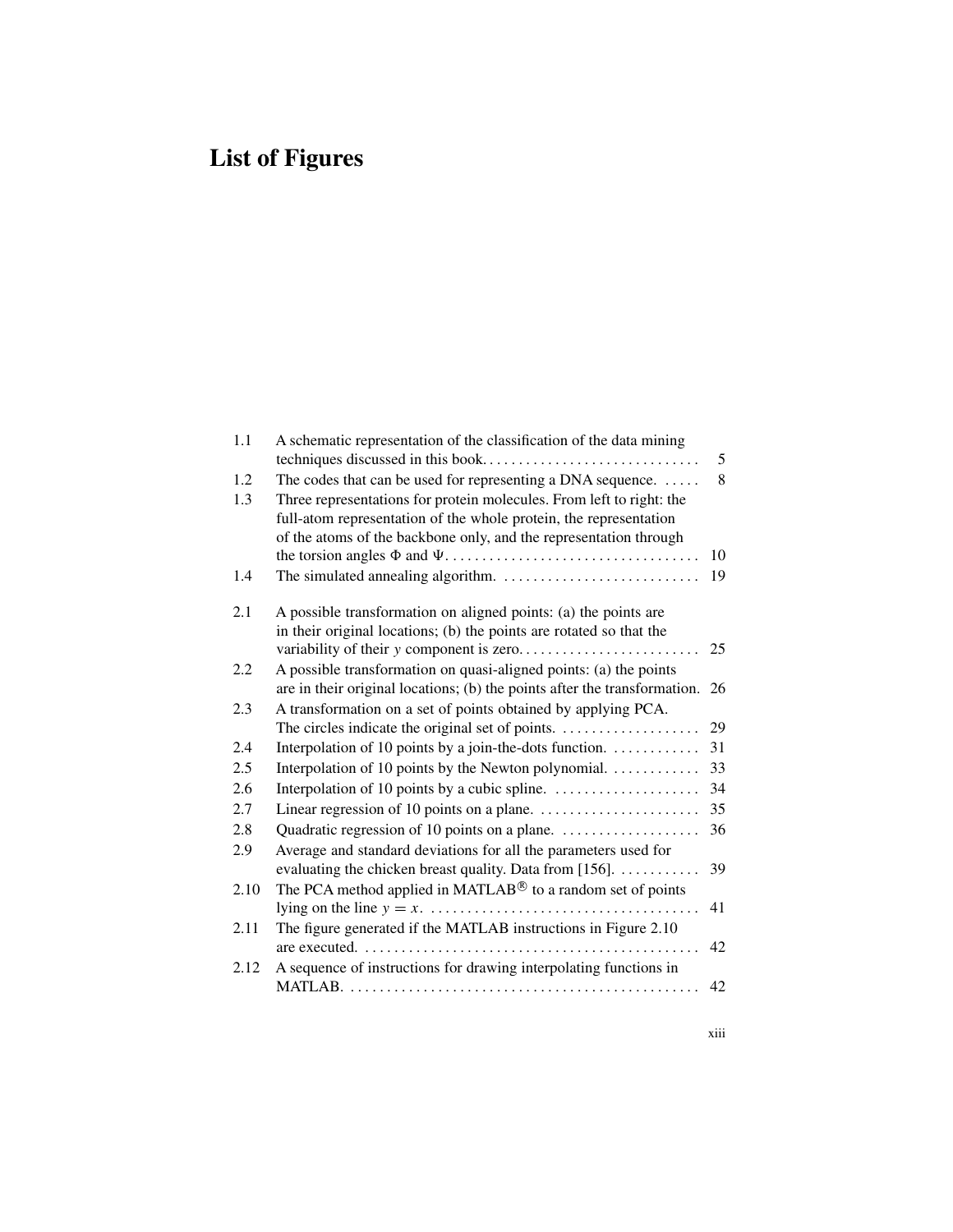| List of Figures<br><b>X1V</b> |  |
|-------------------------------|--|
|-------------------------------|--|

| 2.13 | Two figures generated by MATLAB: (a) the instructions in Figure<br>2.12 are executed; (b) the instructions in Figure 2.14 are executed. .                                                                        | 43 |
|------|------------------------------------------------------------------------------------------------------------------------------------------------------------------------------------------------------------------|----|
| 2.14 | A sequence of instructions for drawing interpolating and regression                                                                                                                                              | 44 |
| 3.1  | A partition in clusters of a set of points. Points are marked by<br>the same symbol if they belong to the same cluster. The two big<br>circles represent the centers of the two clusters.                        | 49 |
| 3.2  |                                                                                                                                                                                                                  | 50 |
| 3.3  | Two possible partitions in clusters considered by the $k$ -means<br>algorithm. (a) The first partition is randomly generated; (b) the<br>second partition is obtained after one iteration of the algorithm       | 51 |
| 3.4  | Two Voronoi diagrams in two easy cases: (a) the set contains only                                                                                                                                                |    |
|      |                                                                                                                                                                                                                  | 53 |
| 3.5  | A simple procedure for drawing a Voronoi diagram                                                                                                                                                                 | 53 |
| 3.6  | The Voronoi diagram of a random set of points on a plane.                                                                                                                                                        | 54 |
| 3.7  | The $k$ -means algorithm presented in terms of Voronoi diagram. $\dots$                                                                                                                                          | 54 |
| 3.8  | Two partitions of a set of points in 5 clusters and Voronoi diagrams<br>of the centers of the clusters: (a) clusters and cells differ; (b)                                                                       |    |
|      |                                                                                                                                                                                                                  | 55 |
| 3.9  |                                                                                                                                                                                                                  | 56 |
| 3.10 | The $h$ -means algorithm presented in terms of Voronoi diagram.                                                                                                                                                  | 57 |
| 3.11 | (a) A partition in 4 clusters in which one cluster is empty (and<br>therefore there is no cell for representing it); (b) a new cluster is                                                                        |    |
|      | generated as the algorithm in Figure 3.12 describes                                                                                                                                                              | 59 |
| 3.12 |                                                                                                                                                                                                                  | 60 |
| 3.13 |                                                                                                                                                                                                                  | 60 |
| 3.14 | A graphic representation of the compounds considered in datasets<br>$A, B, E$ and $F. A$ and $E$ are related to data measured within the<br>three days that the fermentation started; $B$ and $F$ are related to |    |
|      | data measured during the whole fermentation process                                                                                                                                                              | 69 |
| 3.15 | Classification of wine fermentations by using the $k$ -means<br>algorithm with $k = 5$ and by grouping the clusters in 13 groups.                                                                                |    |
|      |                                                                                                                                                                                                                  | 71 |
| 3.16 | The MATLAB function generate                                                                                                                                                                                     | 74 |
| 3.17 | Points generated by the MATLAB function generate.                                                                                                                                                                | 74 |
| 3.18 | The MATLAB function centers                                                                                                                                                                                      | 75 |
| 3.19 | The center (marked by a circle) of the set of points generated by                                                                                                                                                |    |
|      | generate and computed by centers.                                                                                                                                                                                | 76 |
| 3.20 | The MATLAB function kmeans                                                                                                                                                                                       | 77 |
| 3.21 | The MATLAB function plotp                                                                                                                                                                                        | 79 |
| 3.22 | The partition in clusters obtained by the function kmeans and                                                                                                                                                    |    |
|      |                                                                                                                                                                                                                  | 79 |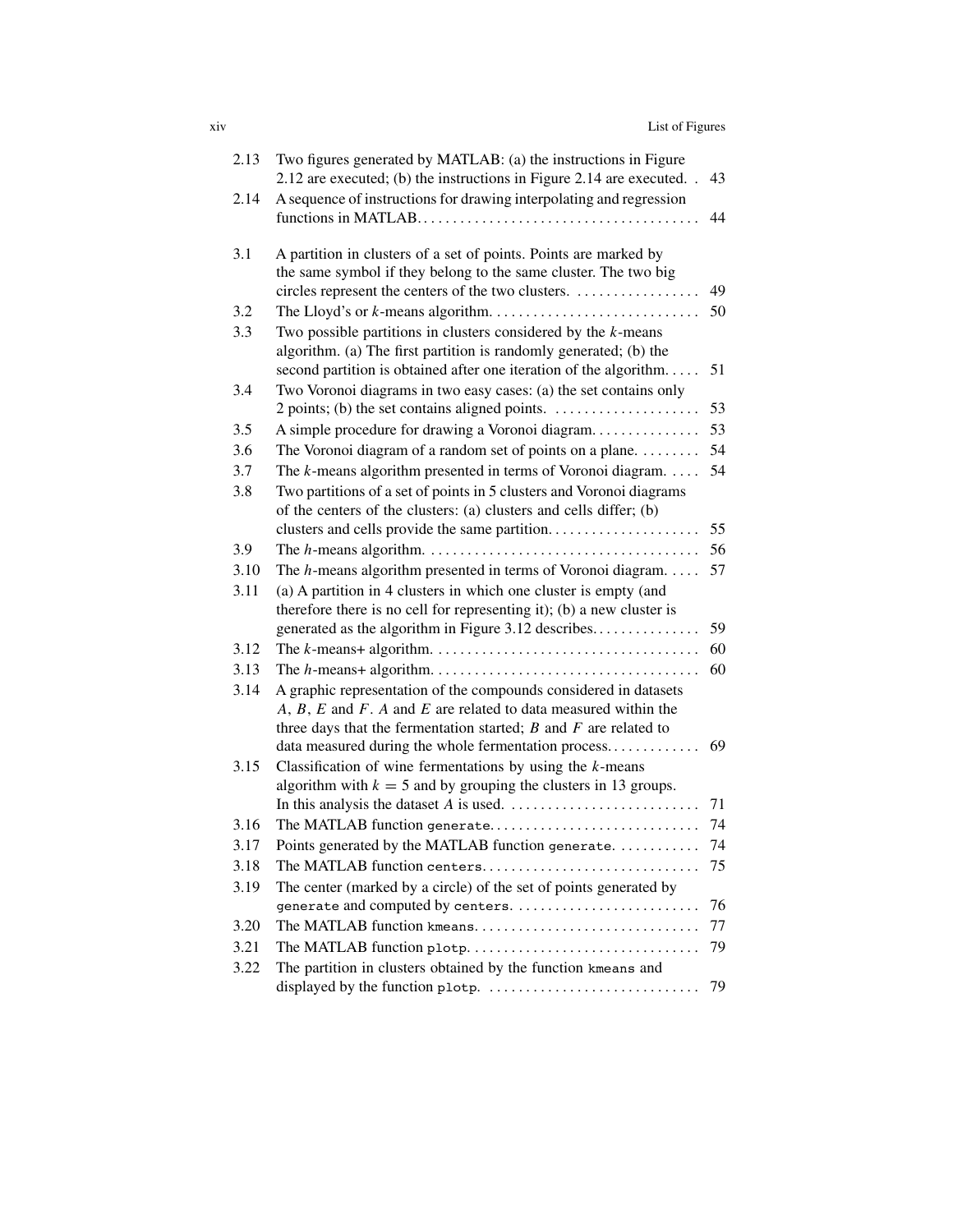## List of Figures xv

| 3.23 | Different partitions in clusters obtained by the function kmeans.<br>The set of points is generated with different eps values. (a) $eps =$ |
|------|--------------------------------------------------------------------------------------------------------------------------------------------|
| 3.24 | 80<br>.<br>Different partitions in clusters obtained by the function kmeans.                                                               |
|      | The set of points is generated with different eps values. (a) $eps =$                                                                      |
|      | 81                                                                                                                                         |
|      |                                                                                                                                            |
| 4.1  | (a) The 1-NN decision rule: the point ? is assigned to the class on                                                                        |
|      | the left; (b) the k-NN decision rule, with $k = 4$ : the point ? is                                                                        |
|      | 84                                                                                                                                         |
| 4.2  | 84                                                                                                                                         |
| 4.3  | An algorithm for finding a consistent subset $T_{CNN}$ of $T_{NN}$ .<br>86                                                                 |
| 4.4  | Examples of correct and incorrect classification<br>86                                                                                     |
| 4.5  | An algorithm for finding a reduced subset $T_{RNN}$ of $T_{NN}$<br>87                                                                      |
| 4.6  | The study area of the application of $k$ -NN presented in [97]. The                                                                        |
|      | 90                                                                                                                                         |
| 4.7  | The 10 validation sites in Florida and Georgia used to develop the                                                                         |
|      | raw climate model forecasts using statistical correction methods<br>92                                                                     |
| 4.8  | The 10 target combinations of the outputs of FSU-GSM and                                                                                   |
|      | FSU-RSM climate models.<br>92                                                                                                              |
| 4.9  | Graphical representation of $k$ -NN for finding the "best" match for                                                                       |
|      | 95                                                                                                                                         |
| 4.10 | 97                                                                                                                                         |
| 4.11 | 98                                                                                                                                         |
| 4.12 | The classification of unknown samples performed by the function                                                                            |
|      | 99                                                                                                                                         |
| 4.13 |                                                                                                                                            |
| 4.14 |                                                                                                                                            |
| 4.15 | (a) The original training set; (b) the corresponding condensed                                                                             |
|      |                                                                                                                                            |
| 4.16 | The classification of a random set of points performed by knn. The                                                                         |
|      | training set which is actually used is the one in Figure $4.15(b)$ 103                                                                     |
| 4.17 |                                                                                                                                            |
| 4.18 | (a) The reduced subset $T_{RNN}$ obtained by the function reduce;                                                                          |
|      | (b) the classification of points performed by knn using the reduced                                                                        |
|      |                                                                                                                                            |
| 5.1  |                                                                                                                                            |
| 5.2  |                                                                                                                                            |
|      | The face and the smile of Mona Lisa recognized by a neural                                                                                 |
|      | A schematic representation of the test procedure for recording the                                                                         |
| 5.3  |                                                                                                                                            |
| 5.4  | The time signal of a pig cough. Image from [45]. 118                                                                                       |
| 5.5  |                                                                                                                                            |
|      | The confusion matrix for a 4-class multilayer perceptron trained                                                                           |
|      |                                                                                                                                            |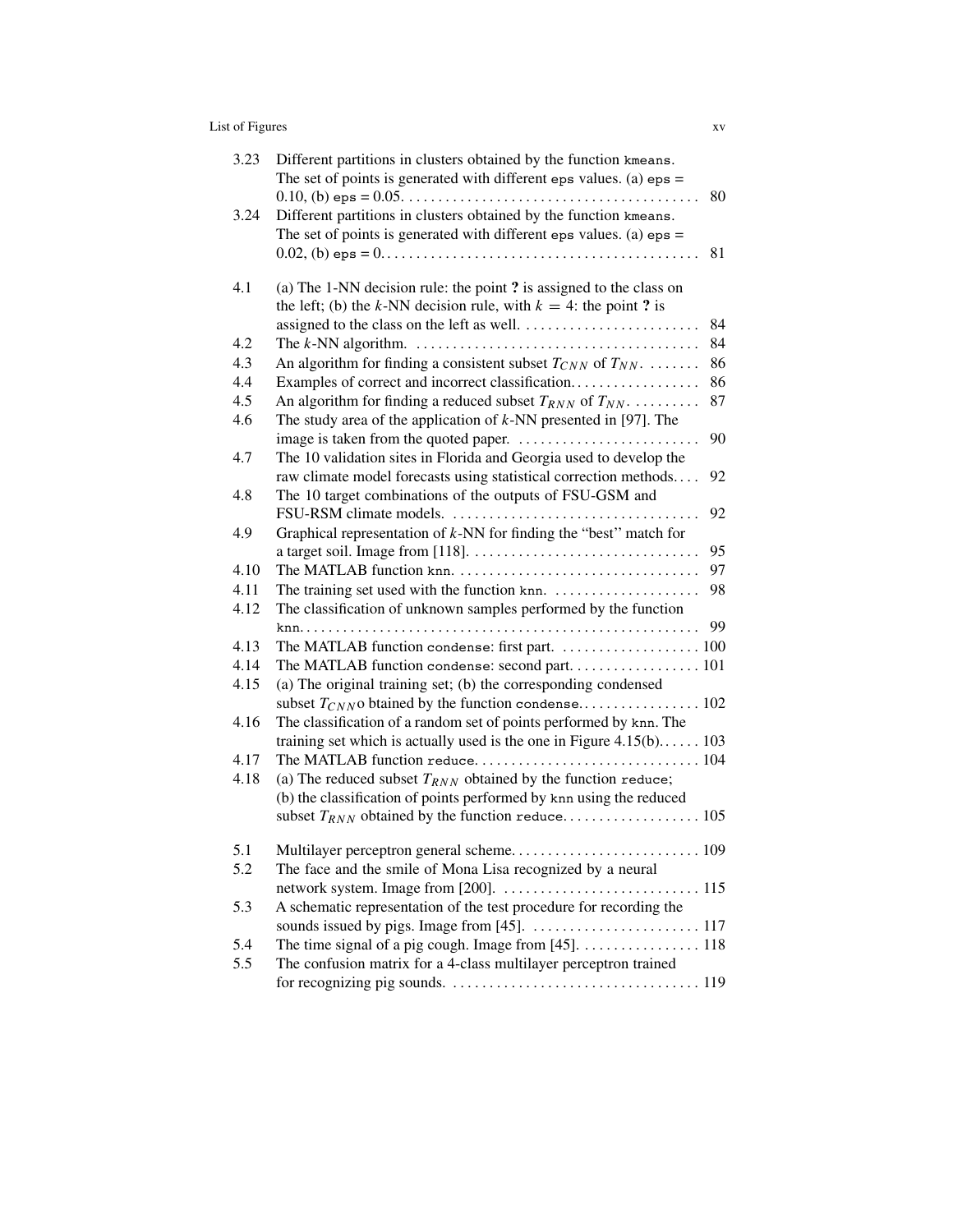| <b>XV1</b> | List of Figures |
|------------|-----------------|
|            |                 |

| 5.6        | X-ray and classic view of an apple. X-ray can be useful for<br>detecting internal defects without slicing the fruit. 120                         |
|------------|--------------------------------------------------------------------------------------------------------------------------------------------------|
| 6.1<br>6.2 | Apples with a short or long stem on a Cartesian system.  124<br>(a) Examples of linear classifiers for the apples; (b) the classifier            |
| 6.3        | An example in which samples cannot be classified by a linear                                                                                     |
| 6.4        | Example of a set of data which is not linearly classifiable in its                                                                               |
| 6.5        | original space. It becomes such in a two-dimensional space 128<br>Chinese characters recognized by SVMs. Symbols from [63].  132                 |
| 6.6        | The hooked crow (lat. ab.: cornix) can be recognized by an SVM                                                                                   |
| 6.7        | The structure of the SVM decision tree used for recognizing bird                                                                                 |
| 6.8<br>6.9 | The MATLAB function generate41ibsvm.  138<br>The first rows of file trainset. txt generated by                                                   |
| 6.10       | The DOS commands for training and testing an SVM by SVMLIB. 139                                                                                  |
| 7.1<br>7.2 | The partition found in biclusters separating the ALL samples and                                                                                 |
| 7.3        |                                                                                                                                                  |
| 7.4        | The partition found in biclusters of the tissues in the HuGE Index                                                                               |
| 8.1        | The test set method for validating a linear regression model. $\dots \dots 165$                                                                  |
| 8.2        | The test set method for validating a linear regression model. In<br>this case, a validation set different from the one in Figure 8.1 is used.166 |
| 8.3        | The leave-one-out method for validation. (a) The point<br>$(x(1),y(1))$ is left out; (b) the point $(x(4),y(4))$ is left out 168                 |
| 8.4        | The leave-one-out method for validation. (a) The point<br>$(x(7),y(7))$ is left out; (b) the point $(x(10),y(10))$ is left out.  169             |
| 8.5<br>8.6 | The results obtained applying the $k$ -fold method. (a) Half set is<br>considered as a training set and the other half as a validation set;      |
|            |                                                                                                                                                  |
| 9.1        | A graphic scheme of the MIMD computers with distributed and                                                                                      |
| 9.2        | A parallel algorithm for computing the minimum distance between                                                                                  |
| 9.3        | A parallel algorithm for computing the centers of clusters in parallel. 179                                                                      |
| 9.4        |                                                                                                                                                  |
| 9.5        |                                                                                                                                                  |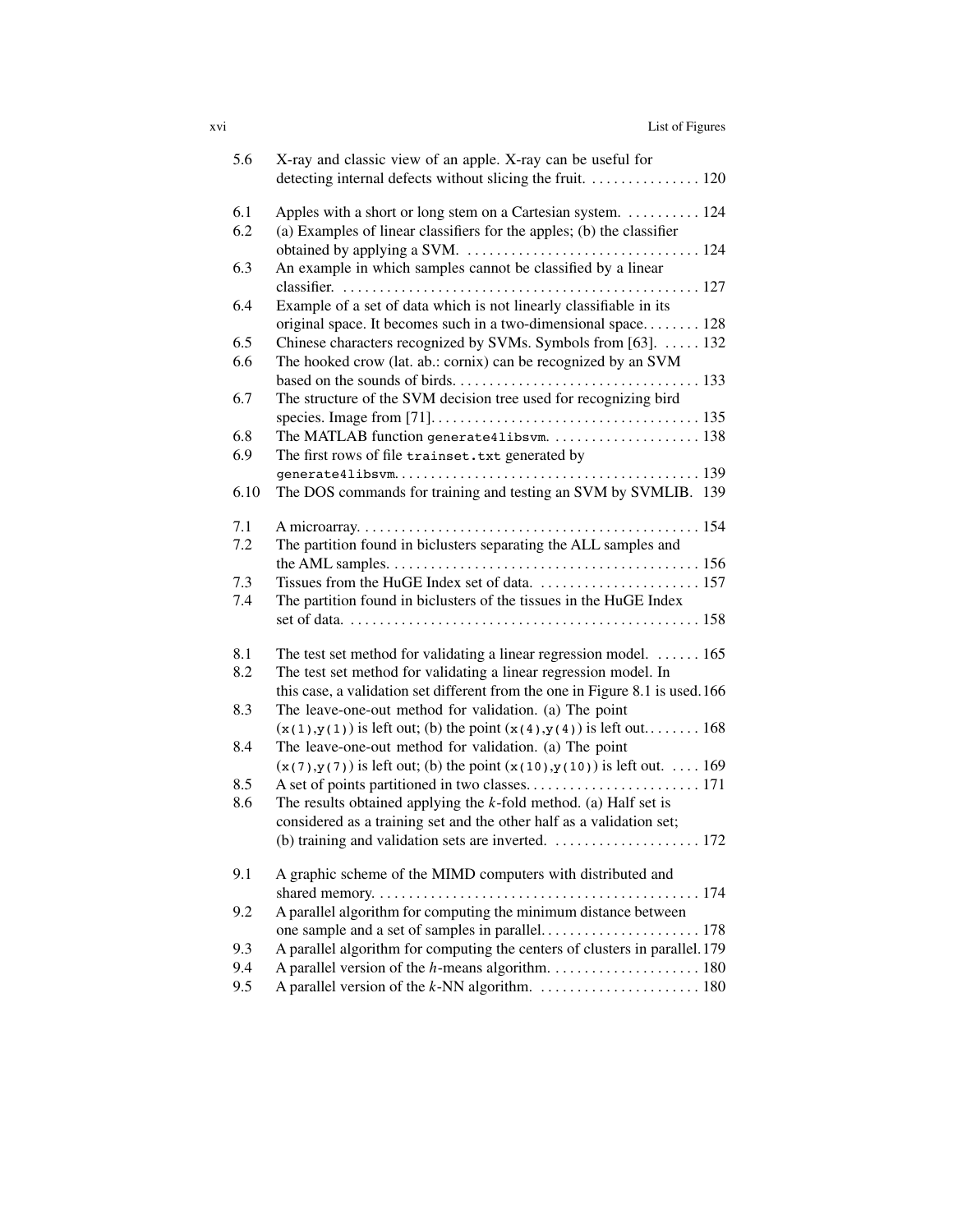## List of Figures xvii

| 9.6<br>9.7<br>9.8 | A parallel version of the training phase of a neural network. 182<br>The tree scheme used in the parallel training of a SVM. $\dots$ 183 |
|-------------------|------------------------------------------------------------------------------------------------------------------------------------------|
| 10.1              | A set of points before and after the application of the principal                                                                        |
| 10.2              |                                                                                                                                          |
| 10.3              |                                                                                                                                          |
| 10.4              |                                                                                                                                          |
| 10.5              |                                                                                                                                          |
| 10.6              | The set of points of Exercise 1 plotted with the MATLAB function                                                                         |
|                   | plotp. Note that 3 of these points lie on the $x$ or $y$ axis of the                                                                     |
|                   |                                                                                                                                          |
| 10.7              | The training set and the unknown point that represents a possible                                                                        |
|                   |                                                                                                                                          |
| 10.8              | A random set of 200 points partitioned in two clusters.  204                                                                             |
| 10.9              | The condensed and reduced set obtained in Exercise 7: (a) the                                                                            |
|                   | condensed set corresponding to the set in Figure 10.8; (b) the                                                                           |
|                   | reduced set corresponding to the set in Figure 10.8. 205                                                                                 |
|                   | 10.10 The classification of a random set of points by using a training set                                                               |
|                   | 10.11 The classification of a random set of points by using (a) the                                                                      |
|                   | condensed set of the set in Figure 10.8; (b) the reduced set of the                                                                      |
|                   |                                                                                                                                          |
|                   |                                                                                                                                          |
|                   |                                                                                                                                          |
|                   |                                                                                                                                          |
|                   | 10.15 The structure of the network required in Exercise 8. 212                                                                           |
|                   |                                                                                                                                          |
| A.1               |                                                                                                                                          |
| A.2               | The sine and cosine functions drawn with MATLAB.  227                                                                                    |
| A.3               | The function fun. $\ldots \ldots \ldots \ldots \ldots \ldots \ldots \ldots \ldots \ldots \ldots \ldots \ldots 228$                       |
| A.4               |                                                                                                                                          |
|                   |                                                                                                                                          |
| B.1               |                                                                                                                                          |
| B.2               | The prototypes of the functions called by hmeans.  234                                                                                   |
| B.3               |                                                                                                                                          |
| B.4               |                                                                                                                                          |
| B.5               |                                                                                                                                          |
| <b>B.6</b><br>B.7 |                                                                                                                                          |
| B.8               |                                                                                                                                          |
| <b>B.9</b>        |                                                                                                                                          |
| <b>B.10</b>       |                                                                                                                                          |
|                   |                                                                                                                                          |